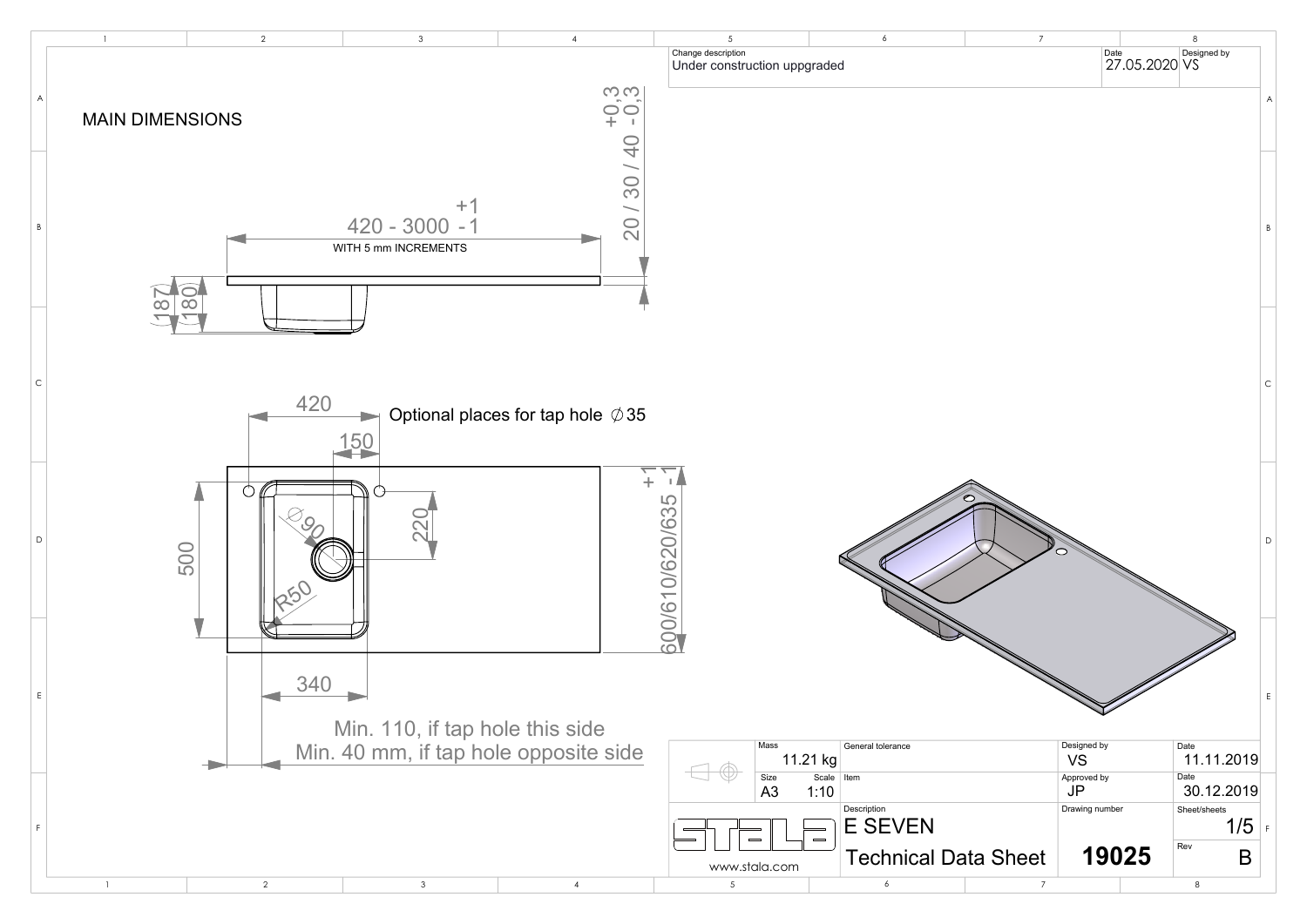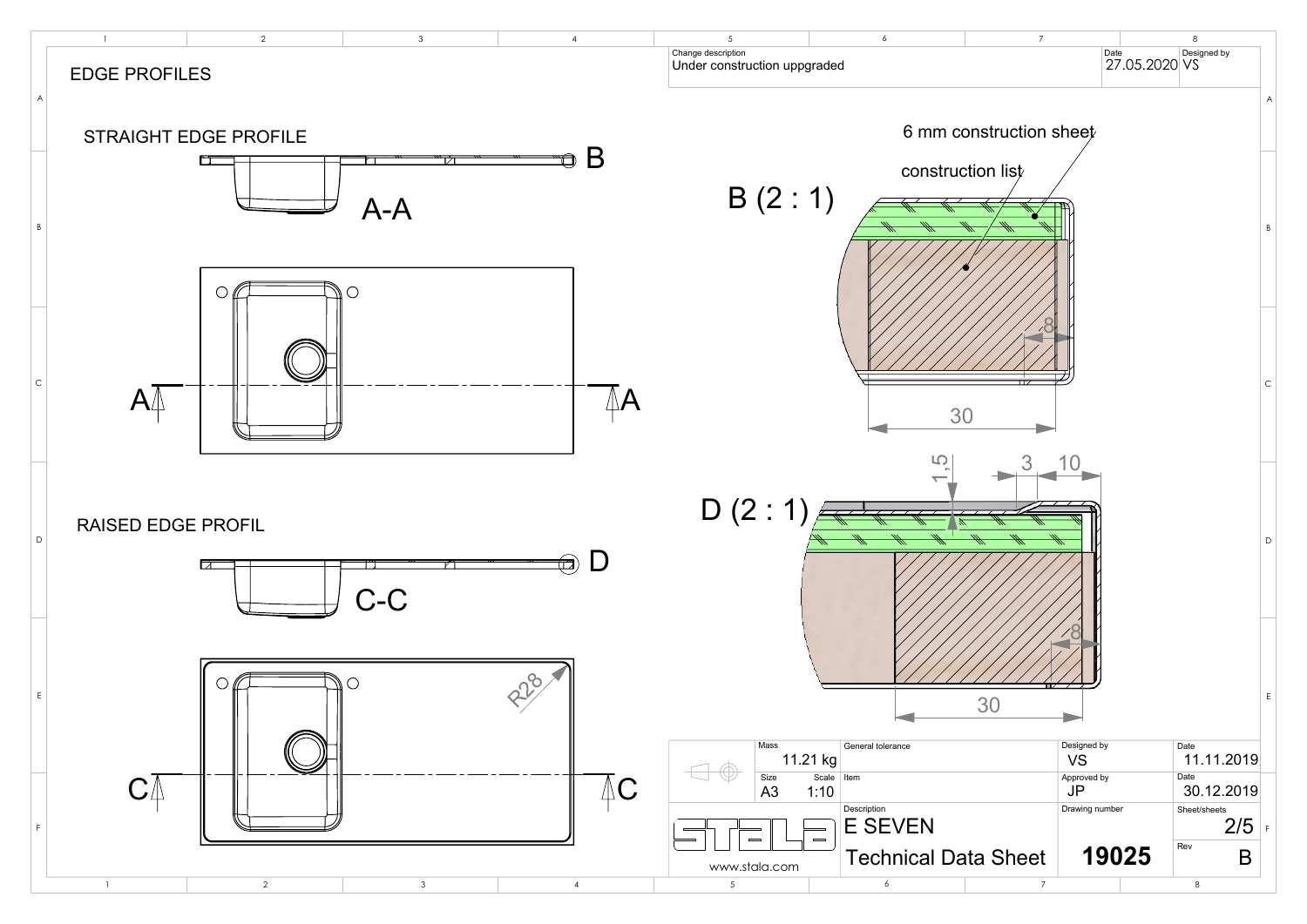

| $\boldsymbol{7}$ |                                            | $\,8\,$                            |              |
|------------------|--------------------------------------------|------------------------------------|--------------|
|                  | Date                                       | Date<br>27.05.2020 VS              | A            |
|                  |                                            |                                    | B            |
|                  |                                            |                                    | $\mathsf{C}$ |
|                  |                                            |                                    | D            |
|                  |                                            |                                    | E            |
|                  | Designed by<br><b>VS</b>                   | Date<br>11.11.2019                 |              |
|                  | Approved by<br><b>JP</b><br>Drawing number | Date<br>30.12.2019<br>Sheet/sheets |              |
|                  |                                            | 3/5<br>Rev                         | $\mathsf F$  |
| <b>Sheet</b>     | 19025                                      | Β                                  |              |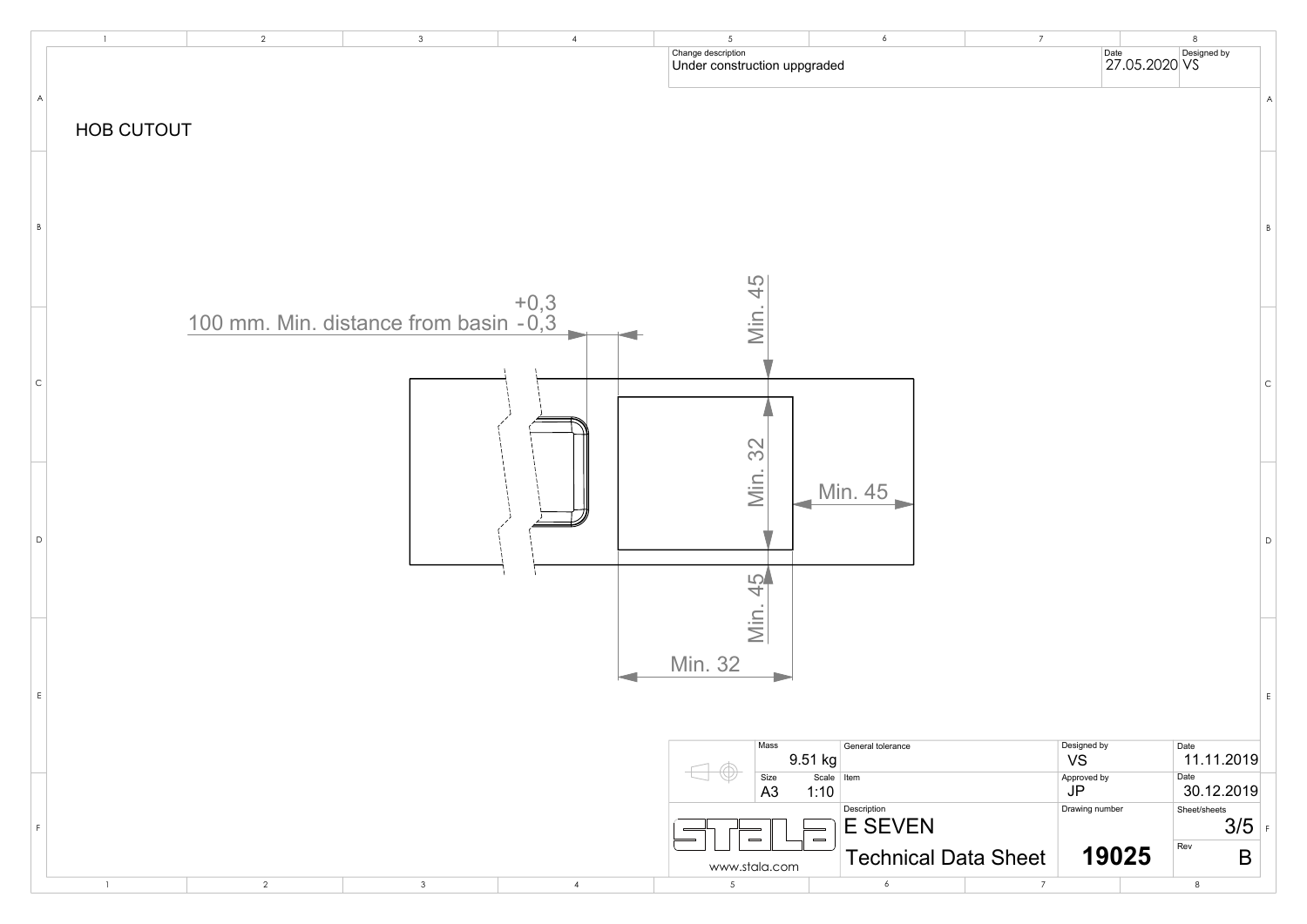